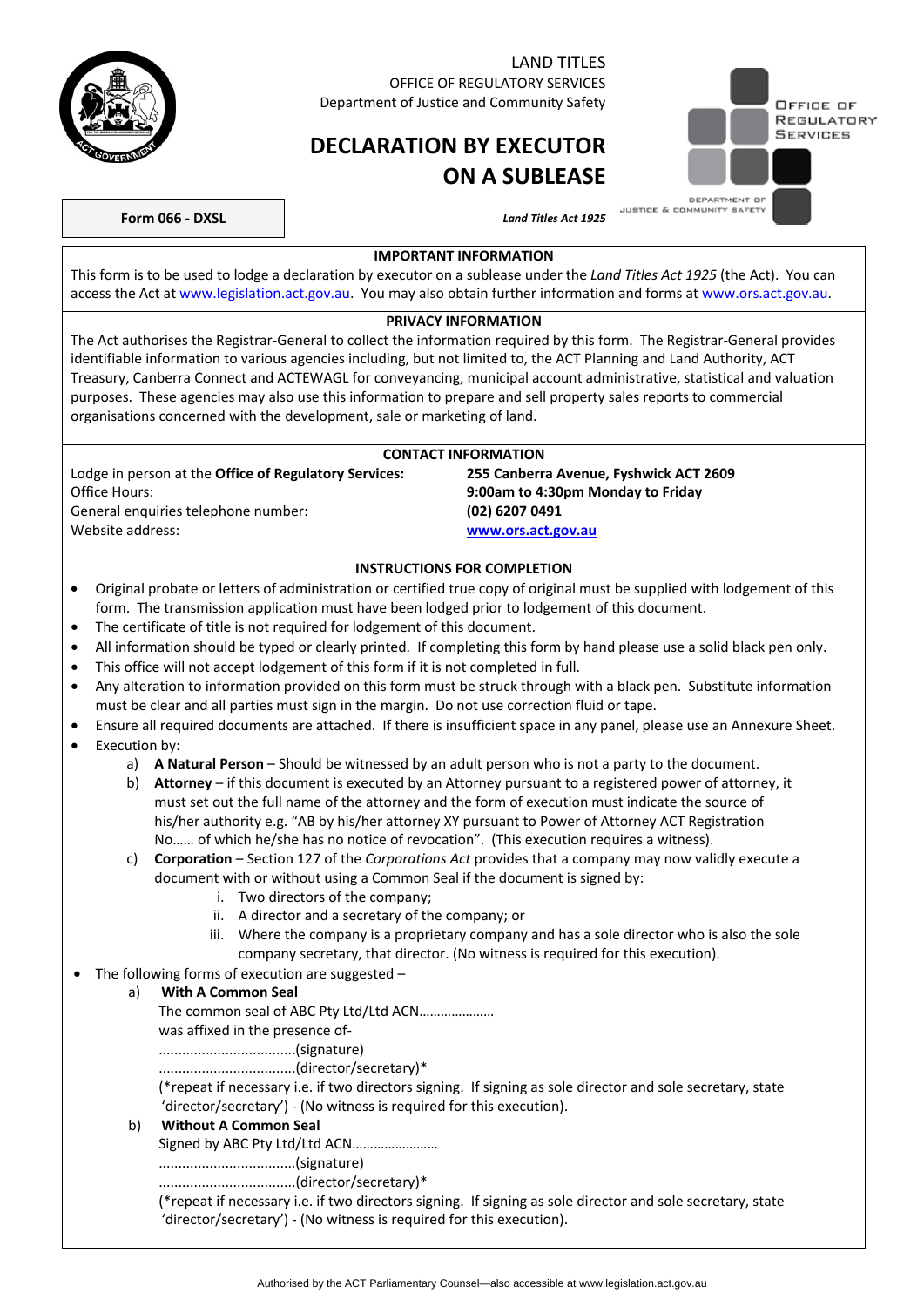

LAND TITLES OFFICE OF REGULATORY SERVICES Department of Justice and Community Safety

# OFFICE OF REGULATORY **SERVICES** DEPARTMENT OF<br>JUSTICE & COMMUNITY SAFETY

# **DECLARATION BY EXECUTOR ON A SUBLEASE**

**Form 066 - DXSL** *Land Titles Act 1925* 

This form can only be used when the executor and the beneficiary are the same. If both the executor and the beneficiary are not one and the same, then a transfer form should be used. Note - This is not a dutiable document.

| <b>LODGING PARTY DETAILS</b> |                       |                                           |  |  |
|------------------------------|-----------------------|-------------------------------------------|--|--|
| Name                         | <b>Postal Address</b> | <b>Contact Telephone</b><br><b>Number</b> |  |  |
|                              |                       |                                           |  |  |

| <b>TITLE AND LAND DETAILS</b> |                          |                |              |      |  |
|-------------------------------|--------------------------|----------------|--------------|------|--|
| <b>Volume &amp; Folio</b>     | <b>District/Division</b> | <b>Section</b> | <b>Block</b> | Unit |  |
|                               |                          |                |              |      |  |

| <b>REGISTERED SUBLEASE NUMBER (Associated Dealing Number)</b> |  |
|---------------------------------------------------------------|--|
|                                                               |  |

| NAME OF THE SUBLESSOR / PROPRIETOR OF SUBLEASE<br>(Surname Last) - (ACN required for all companies) | <b>FULL POSTAL ADDRESS</b> including post code (after transfer) |  |
|-----------------------------------------------------------------------------------------------------|-----------------------------------------------------------------|--|
|                                                                                                     |                                                                 |  |
|                                                                                                     |                                                                 |  |
|                                                                                                     |                                                                 |  |

**FORM OF TENANCY** (this cannot differ from probate)

Joint Tenants / Tenants in Common (in the following shares) **-** 

| <b>ENTITLEMENT</b>                                                                                    |                   |             |  |  |  |
|-------------------------------------------------------------------------------------------------------|-------------------|-------------|--|--|--|
| <b>Entitled as - Beneficiary</b>                                                                      |                   |             |  |  |  |
|                                                                                                       |                   |             |  |  |  |
| <b>SUPPORTING DOCUMENTATION</b> (delete whichever is not applicable)                                  |                   |             |  |  |  |
| Other - Please specify<br>Sequestration Order<br>Letters of Administration<br>Pursuant to:<br>Probate |                   |             |  |  |  |
|                                                                                                       |                   |             |  |  |  |
| Number                                                                                                | Granted on (date) | Granted to: |  |  |  |

Approved form AF 2010 –47 approved by Brett Phillips, Registrar-General on 23/02/2010 under Section 140 of the *Land Titles Act 1925* (approved forms) This form revokes AF2006-23